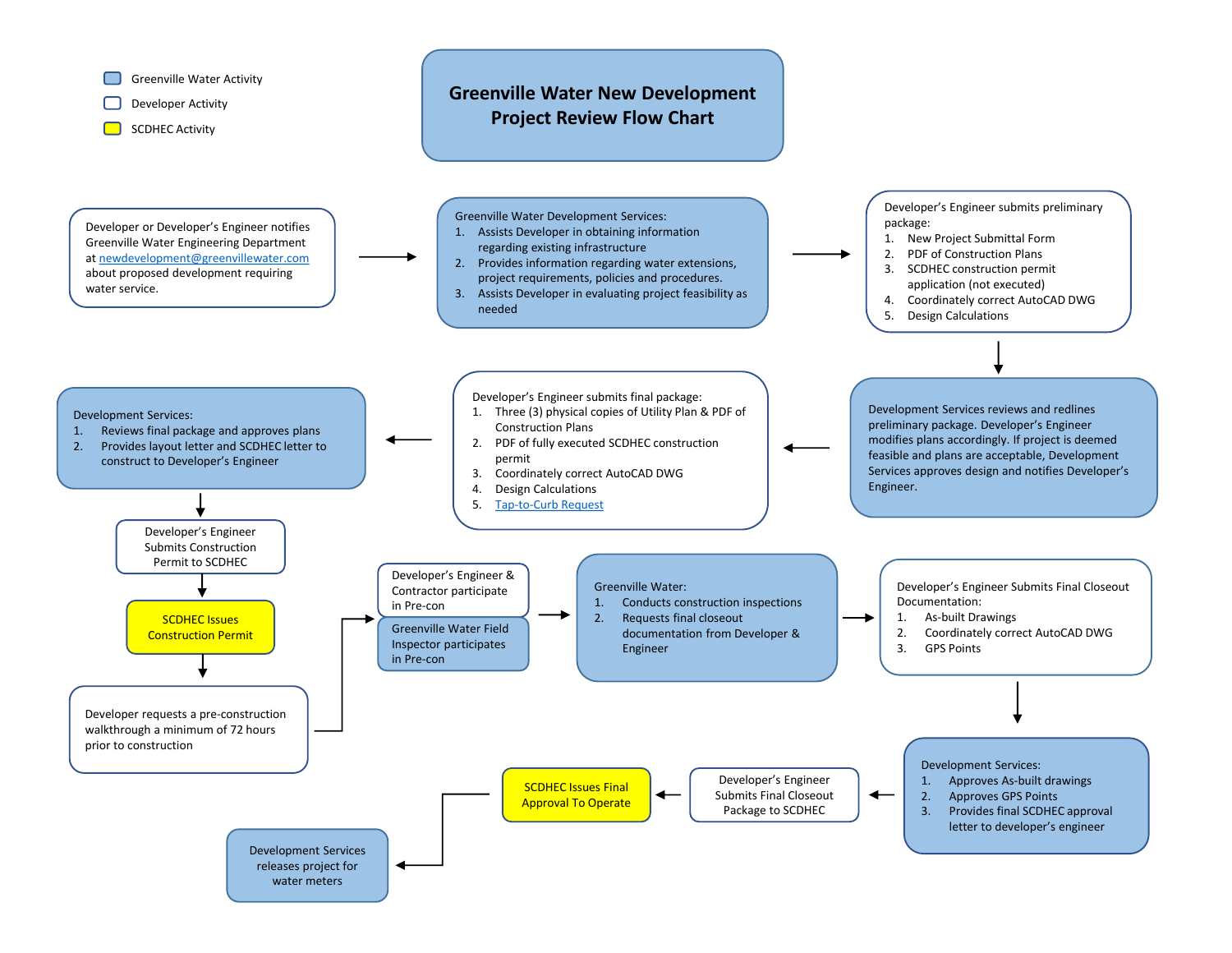# Water System Design Standards

The following standard shall be required for water line designs that are submitted to Greenville Water:

Design of water mains shall be in accordance with the requirements of the South Carolina, Department of Health and Environmental Control Primary Drinking Water Regulation R.61-58 and the requirements of these standards. Additional specifications can be found here [Complete Specifications for Water Mains](https://www.greenvillewater.com/wp-content/uploads/2021/02/Greenville-Water-Construction-Specs-2019.pdf)

Location for new water mains and valves shall be within the paved roadway. Do not locate water mains, valves, meters or hydrants under parking spaces or in any other areas that can hinder access for operation and maintenance.

Meters shall be placed in a  $3' \times 3'$  green space in the ROW or Easement in front of the property it serves, not in driveways, sidewalks or private property.

Double Check Valves for fire services shall be within 50' of the water main, located in a vault or mechanical room.

TR Flex or Equivalent to be used for all cased bores.

Minimize dead-ends by looping of all water mains, interconnected at intersections without using crosses.

Fire hydrants to be spaced no more than 800' apart and placed in the ROW at each entrance, on property lines or radius of intersections of development.

Where there are dead ends on mains of 6-in size or larger, a fire hydrant shall be provided where feasible.

Minimum size distribution main shall be 8 inches in diameter. Exceptions include deadend water mains and internal looping within development less than 500 feet in length, which can be 6 inches in diameter, unless otherwise specified by Greenville Water. Only one hydrant will be permitted on a 6-in dead-end main.

Standard distribution pipe diameters include 6", 8", 12" and 16". Main sizes of 10" and 14" are not permissible.

Developments or areas of developments greater than 50 units shall provide for redundant water service, where feasible. This may require providing an easement between lots to gain access to adjacent water mains.

Valves in subdivisions should be installed such that no more than 50 homes are without water if repairs are required.

Greenville Water reserves the right to specify the maximum water main size for any extension.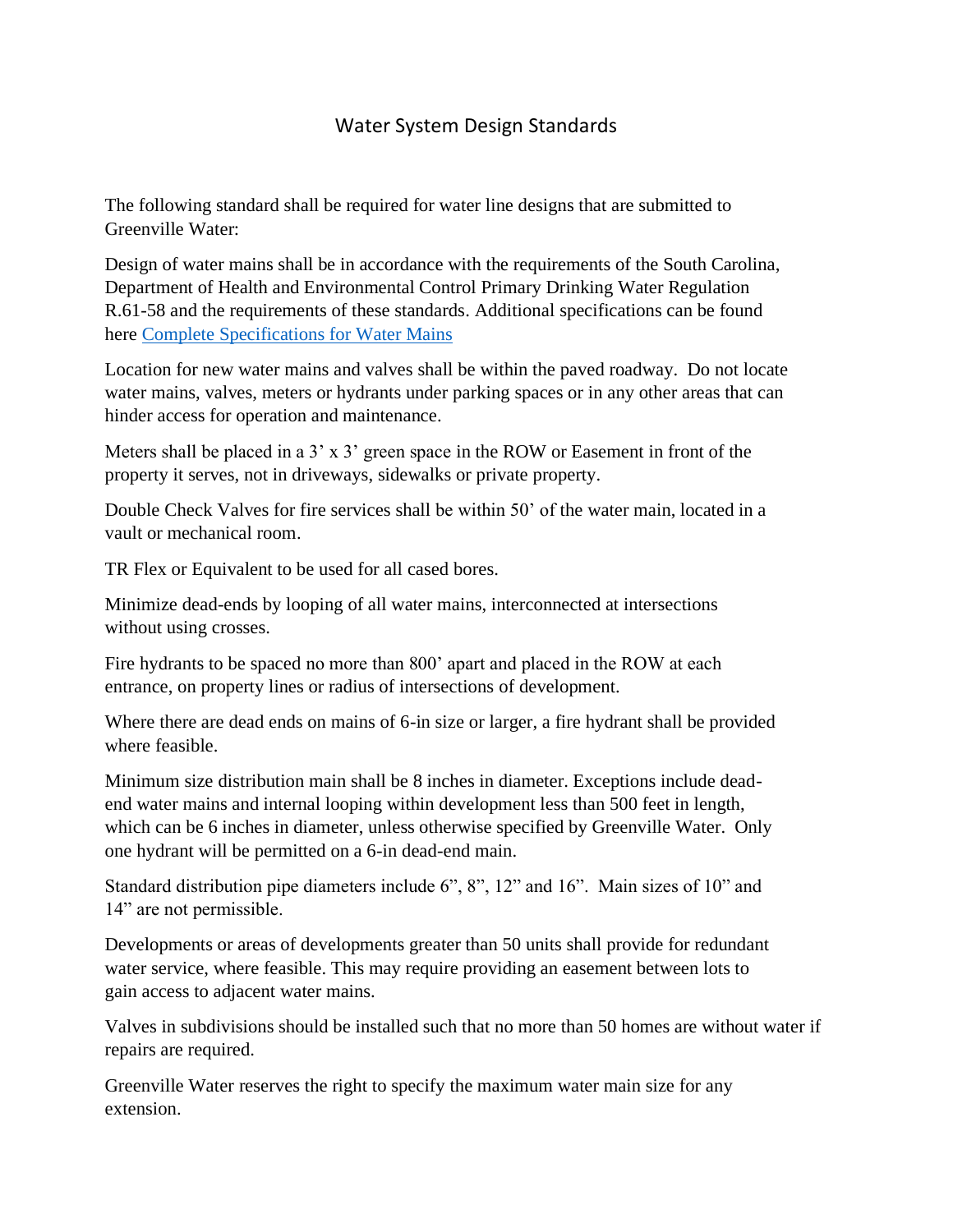Connections 2" and above made to cast iron mains shall be tees.

All size-on-size connections shall be tees.

#### Calculation Requirements:

- 1. Mains shall be sized based on either 1/5 the maximum instantaneous demand plus fire flow or maximum instantaneous demand, whichever is greater. The minimum pressure under conditions of maximum instantaneous demand shall be 25 psi at every service tap. 20 psi will be acceptable at any service tap when fire flows or flushing flows are provided in excess of maximum peak hourly flow.
- 2. Minimum design fire flow shall be 1000 gpm in single family residential and 1500 gpm in multi-family or commercial developments. A fire flow less than 1000 gpm may be accepted with written approval submitted to Greenville Water from the jurisdictional authority for fire protection in the project area. Minimum fire flow shall never be less than 500 gpm.
- 3. Maximum Velocity of 10 feet per second shall govern for sizing mains to meet fire flow and minimum service requirements.
- 4. Hydraulic calculations shall include elevation changes and be based on the available static and residual from a hydrant flow test performed within the last 12 months and the losses in the main from it to the proposed development.
- 5. Calculation shall use Hazen Williams equation with a design roughness coefficient of  $C = 120$ .
- 6. The maximum instantaneous demand shall be calculated using the tables provided below as published in the Community Water System Source Book by Joseph S. Ameen.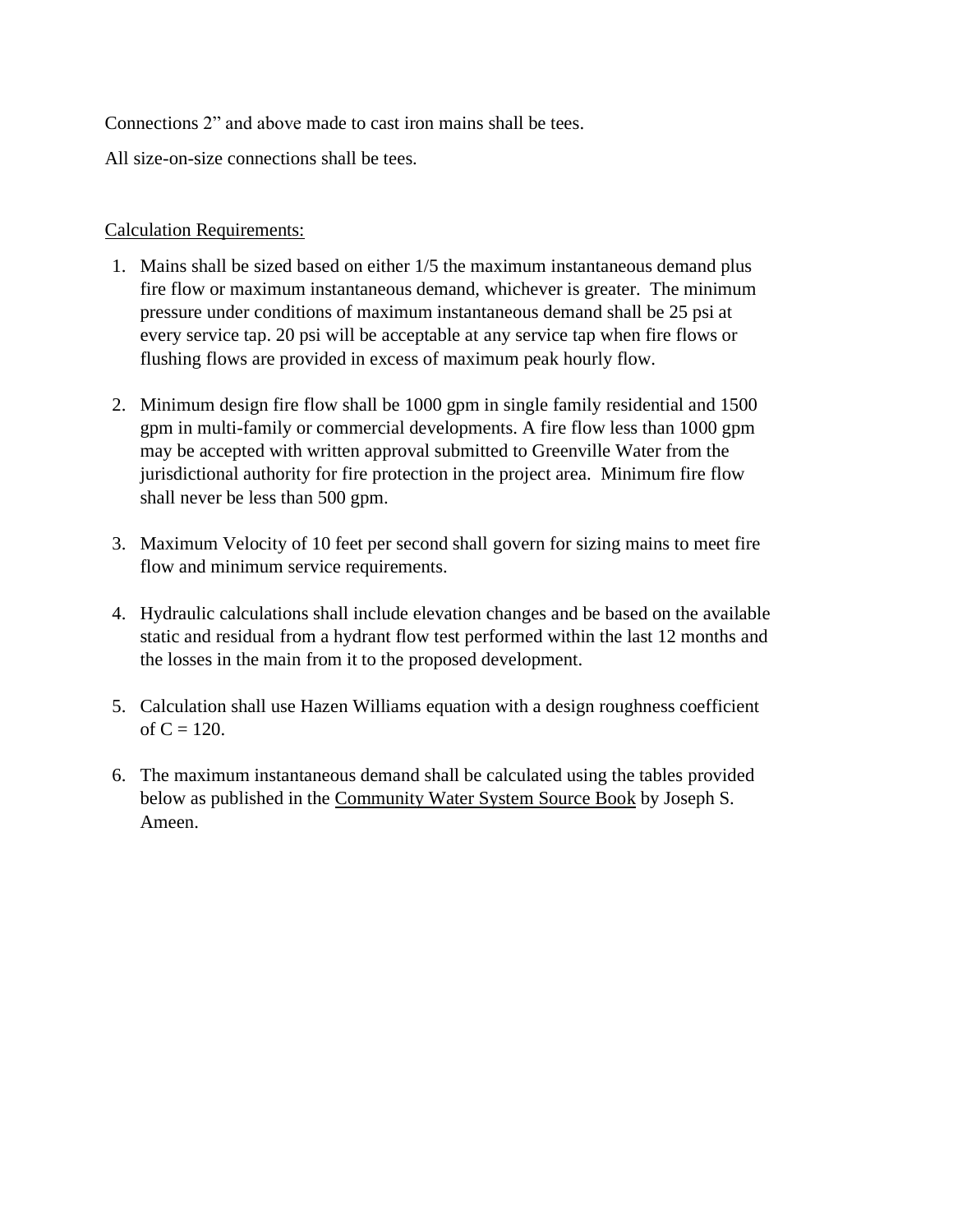| Number of Residences Served | Flow per Residence in GPM |
|-----------------------------|---------------------------|
| $1$ (First)                 | 15.0                      |
| $2 - 10*$                   | 5.0                       |
| $11 - 20**$                 | 4.0                       |
| $21 - 30$                   | 3.8                       |
| $31 - 40$                   | 3.4                       |
| $41 - 50$                   | 3.2                       |
| $51 - 60$                   | 2.7                       |
| $61 - 70$                   | 2.5                       |
| $71 - 80$                   | 2.2                       |
| $81 - 90$                   | 2.1                       |
| $91 - 100$                  | 2.0                       |
| $101 - 125$                 | 1.8                       |
| $126 - 150$                 | 1.6                       |
| $151 - 175$                 | 1.4                       |
| $176 - 200$                 | 1.3                       |
| $201 - 300$                 | 1.2                       |
| $301 - 400$                 | 1.0                       |
| $401 - 500$                 | 0.8                       |
| $501 - 750$                 | 0.7                       |
| $751 - 1,000$               | 0.5                       |

Table XXI - Maximum Instantaneous Flows for Residential Areas

\*Second, third, etc., through tenth residence served.

\*\*Eleventh, twelfth, etc., through twentieth residence served.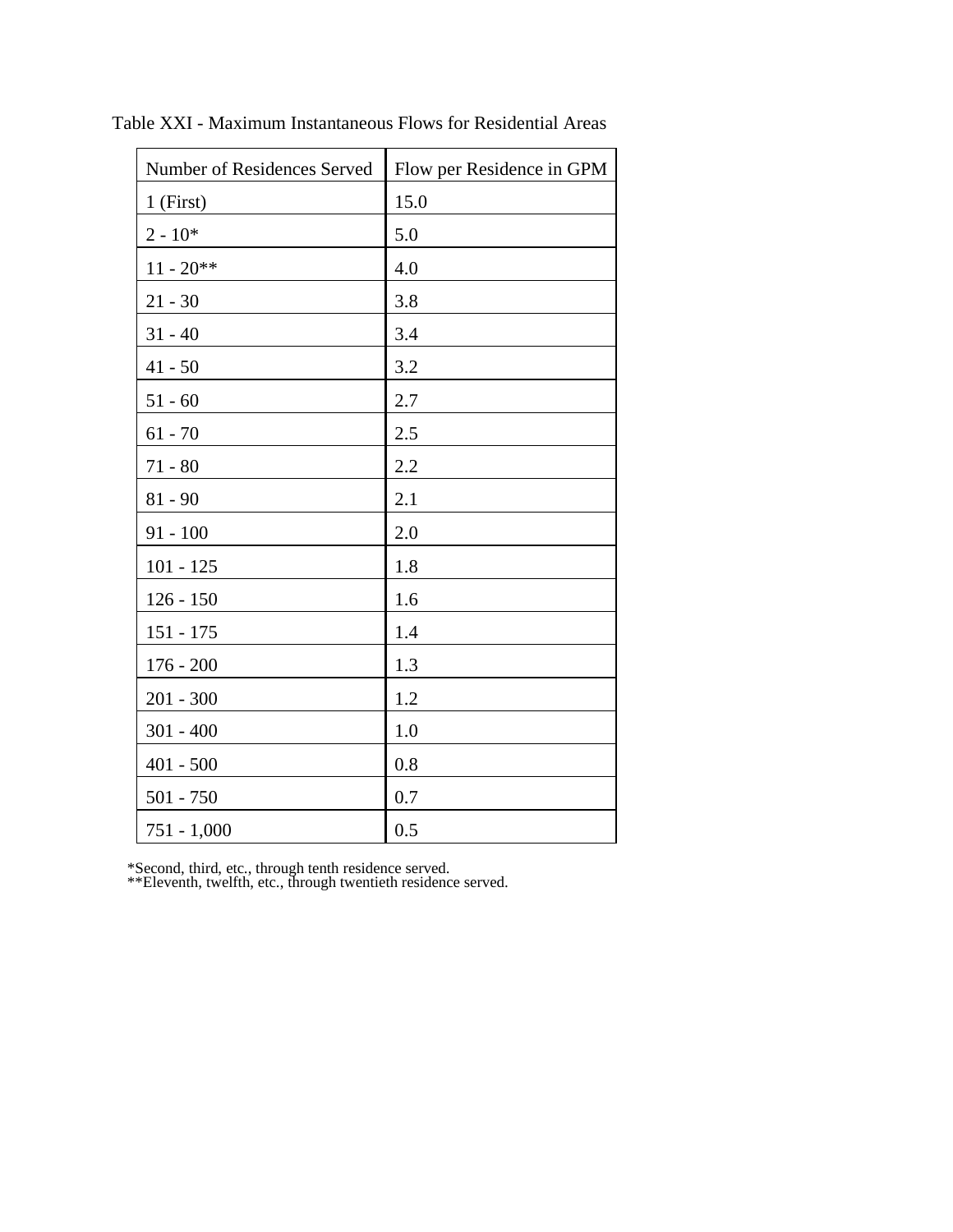| Type of Business             | GPM on Basis Shown                                            |
|------------------------------|---------------------------------------------------------------|
| <b>Barber Shop</b>           | 3.0 gpm per chair                                             |
| <b>Beauty Shop</b>           | 3.0 gpm per chair                                             |
| Dentist Office               | 4.0 gpm per chair                                             |
| Department Store*            | 1.0 - 2.0 - 3.0 gpm per employee                              |
| Drug Store                   | $5.0$ gpm                                                     |
| <b>With Fountain Service</b> | add 6.0 gpm per fountain area                                 |
| <b>Serving Meals</b>         | add 2.0 gpm per seat                                          |
| Industrial Plants**          | 4.0 gpm plus 1.0 gpm per employee                             |
| Laundry                      | 30.0 gpm per 1,000 pounds clothes                             |
| Launderette                  | 8.0 gpm per unit                                              |
| Meat Market, Super Market    | $6.0$ gpm per $2,500$ sq. ft. floor area                      |
| Motel, Hotel                 | 4.0 gpm per unit                                              |
| Office Building              | 0.5 gpm per 100 sq. ft. floor area or<br>2.0 gpm per employee |
| Physicians' Office           | 3.0 gpm per examining room                                    |
| Restaurant                   | 2.0 gpm per seat                                              |
| Single Service               | $6.0$ to 20.0 gpm total                                       |
| Drive-In                     | 2.0 to 7.0 gpm total                                          |
| <b>Service Station</b>       | 10.0 gpm per wash rack                                        |
| Theater                      | 0.2 gpm per seat                                              |
| Drive-In                     | 0.2 gpm per car space                                         |
| Other Establishments***      | Estimate at 4.0 gpm each                                      |

Table XXII - Maximum Instantaneous Flows for Commercial Areas

\*Including customer service.

\*\*Not including process water.

\*\*\*Non-water using establishments.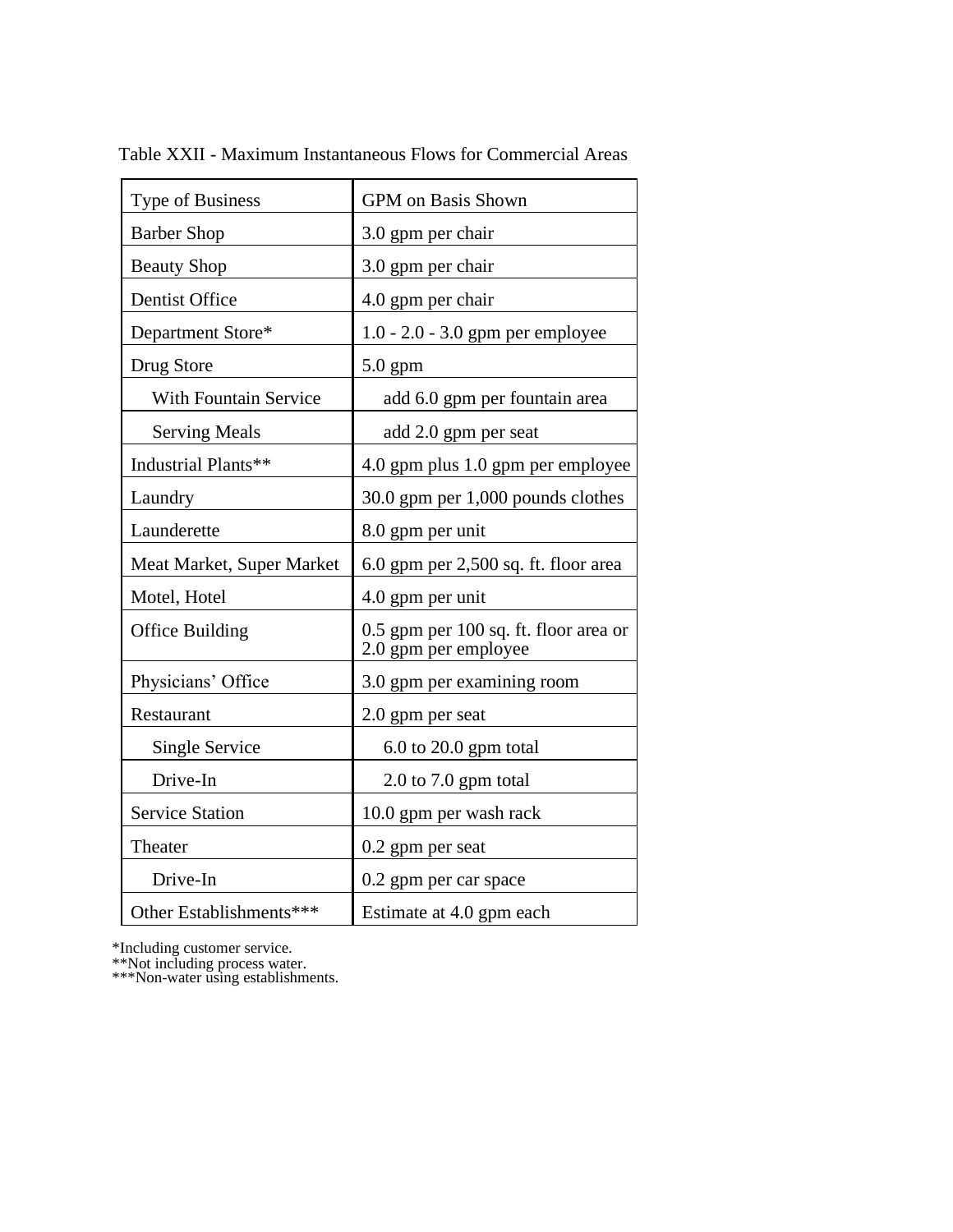| Type of Institution                           | Basis of Flow, GPM     |
|-----------------------------------------------|------------------------|
| <b>Boarding Schools, Colleges</b>             | 2.0 gpm per student    |
| Churches                                      | 0.4 gpm per member     |
| Clubs: Country, Civic                         | 0.6 gpm per member     |
| Hospitals                                     | 4.0 gpm per bed        |
| <b>Nursing Homes</b>                          | 2.0 gpm per bed        |
| Prisons                                       | 3.0 gpm per inmate     |
| <b>Rooming House</b>                          | Same as Residential*   |
| Schools: Day, Elementary, Junior, Senior High |                        |
| <b>Number of Students</b>                     | <b>GPM Per Student</b> |
| $0 - 50$                                      | 2.00                   |
| 100                                           | 1.90                   |
| 200                                           | 1.88                   |
| 300                                           | 1.80                   |
| 400                                           | $\overline{1.72}$      |
| 500                                           | 1.64                   |
| 600                                           | 1.56                   |
| 700                                           | 1.44                   |
| 800                                           | 1.38                   |
| 900                                           | 1.32                   |
| 1,000                                         | 1.20                   |
| 1,200                                         | 1.04                   |
| 1,400                                         | 0.86                   |
| 1,600                                         | 0.70                   |
| 1,800                                         | 0.54                   |
| 2,000                                         | 0.40                   |

Table XXIII - Maximum Instantaneous Flows for Institutions

\*Each unit of an apartment building should be considered as an individual residence.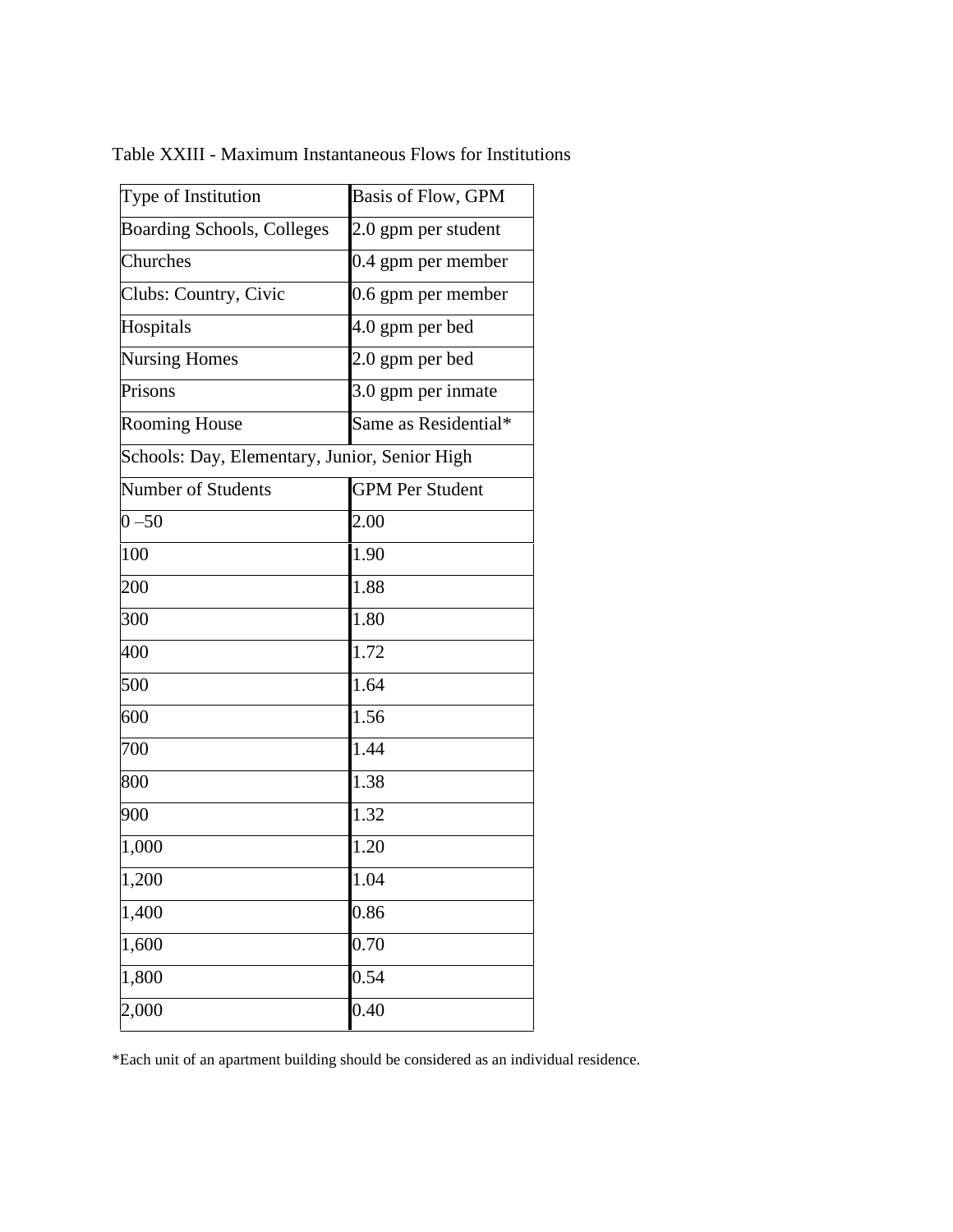### Minimum Water Plan Requirements

The following standard shall be required for water line construction drawings that are submitted to Greenville Water:

Plan not greater than  $1" = 100'$  scale, showing the entire water system

Site Map – Minimum size 3"x3"

Show match lines as appropriate and project phasing

North Arrow, Legend, General Notes and [Standard Detail](https://www.greenvillewater.com/standard-details/) sheets as required

Stationing and callouts of tees, hydrants, valves, bends, plugs and reducers etc.

Meter and Fireline locations

Title block

- Names, mailing addresses and telephone numbers of the owner of the property, the land developer, engineer or consultant
- Name of the development
- Scale
- Date (also include revision dates)

Road Right of Way and street names

Road Cross Section in 8-1/2" x 11" or 11" x 17" format

Subdivision Boundary, edge of pavement, face & back of curb

Driveways, sidewalks and house/building outlines

Parking islands and islands in the roadway if applicable

Lot lines and numbers

Easements labeled and dimensioned if applicable

Pipe layout, material and size (diameter) e.g., Exis. 8" D.I., Prop. 8" D.I.

Show sewer and storm drainage layout, if applicable

Show limits of wetlands, floodplains and steep slopes

Aerial and stream crossings identified and detailed if needed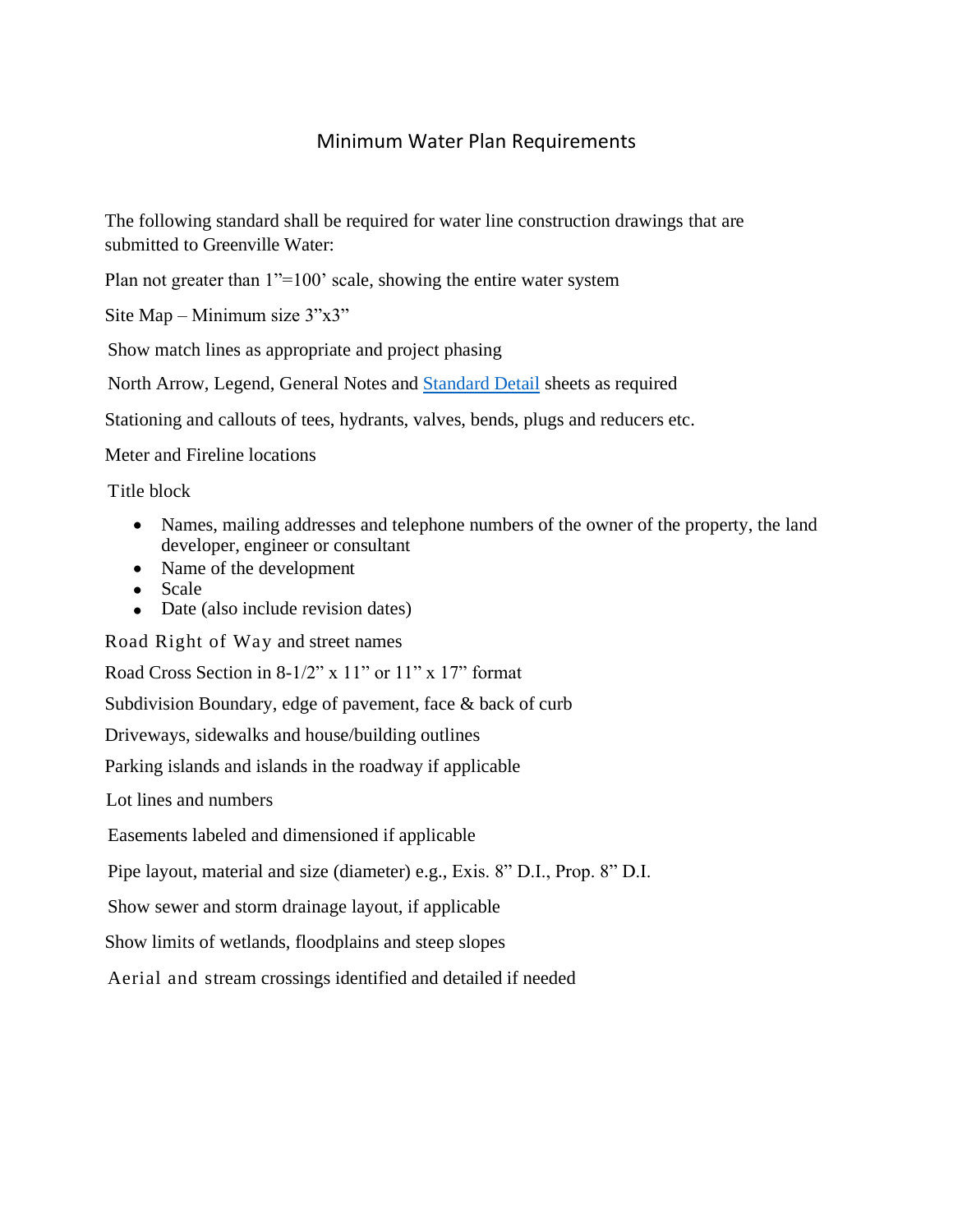# Minimum Record Drawing Requirements

Record Drawings shall reflect all As-Constructed conditions for mains, water services, and curbstop/meters. Record Drawings shall be sealed, signed, and dated by an Engineer registered in the state of South Carolina and include the following items at a minimum:

- 1. Mains, line valves, and bends shall be referenced to sewer manholes, catch basins, fire hydrants, or permanent structures. Each valve cluster (at tees and bends) and each mainline valve (along runs) shall be shown on plan. A minimum of two (2) tie-down dimensions are required for each fitting.
- 2. Detailed diagrams shall be shown for tees, valves and fittings at road intersections and areas where valves/fittings are clustered. Detailed diagrams shall indicate type of valve/fitting, size, how its restrained (e.g., mega-lugged, thrust block) and at least two (2) tie-down dimensions to the nearest permanent visible objects. All dimensions shall be shown to the nearest foot.
- 3. Meters/Curbstops to be tied down by catch basins, manholes or property pins.
- 4. Length of service lines from tap to meter/curbstop to be dimensioned
- 5. Callouts updated if material has changed from design
- 6. Record Drawings must be clearly legible, accurate, and of good quality. If the drawings indicate inaccuracies, they will be returned to the Developer's Engineer for revision. Project commissioning will not occur until the Record Drawings are approved by Greenville Water Development Services. The Developer's Engineer is responsible for the accuracy of all Record Drawings.